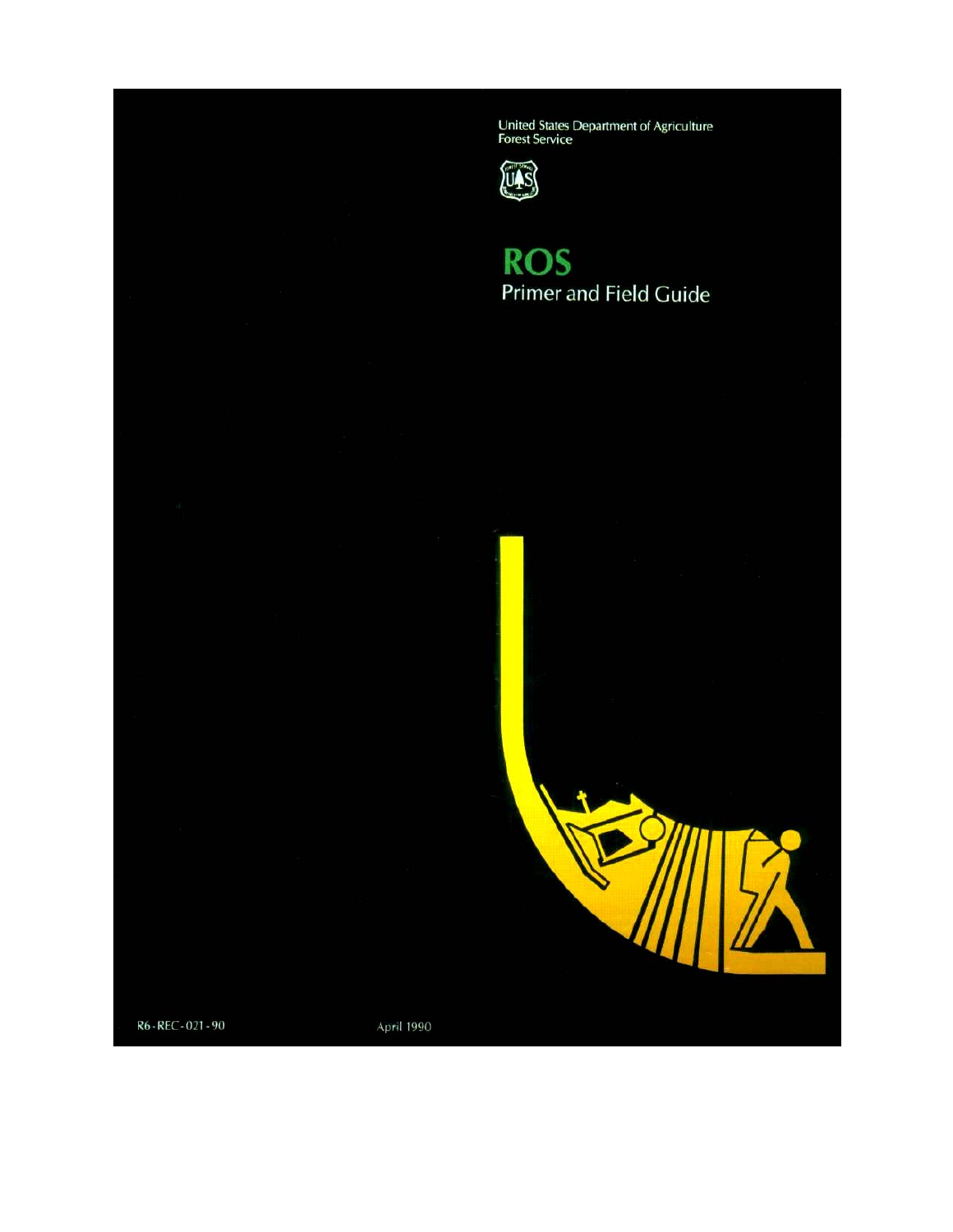

# **The Recreation Opportunity Spectrum**

Recreation on our National Forests is more than just camping, fishing, and hiking Research has shown that people choose a specific setting for each of these activities in order to realize a desired set of experiences. For example, camping in a large undeveloped setting with difficult access and few facilities offers a sense of solitude, challenge, and self-reliance In contrast, camping in a setting having easy access and highly developed facilities offers more comfort, security, and social opportunities.

The Recreation Opportunity Spectrum (ROS) offers a framework for understanding these relationships and interactions. The Spectrum has been divided into six major classes for Forest Service use Urban (U), Rural (R), Roaded Modified (RM) in some areas, Roaded Natural (RN), Semi-Primitive Non-Motorized (SPNM), Semi-primitive Motorized (SPM), and Primitive (P). Maintaining a broad spectrum of these classes is very important to provide people with choices ROS is also flexible; it can be further subdivided into subclasses as the need arises.

You will find that ROS is an indispensable tool for recreation planning on your Forest ROS can be used to

- Inventory existing opportunities.
- Analyze the effects of other resource activities. • Estimate the consequences of management
- decisions on planned opportunities.
- Link user desires with recreation opportunities • Identify complementary roles of all recreation
- suppliers. • Develop standards and guidelines for planned settings and monitoring activities.
- Help design integrated project sets for Forest Plan implementation.

The end product of recreation management is the experience people have. The key to providing most experience opportunities is the setting and how it is managed. As a land manager, you can facilitate (or hamper) many desired experi- ences by the way you manage such "setting indicators" as access, remoteness, naturalness, facilities, social encounters, visitor impacts, and the visitors themselves.



The matrices presented in this brochure will help you perform many of the ROS planning steps, including integrated project design. The matrices establish limits of acceptable change<br>for each indicator in a given setting. The "norm" in the matrices describes normal<br>conditions found in the setting. "Fully connatible" describes conditions that meet or exceed the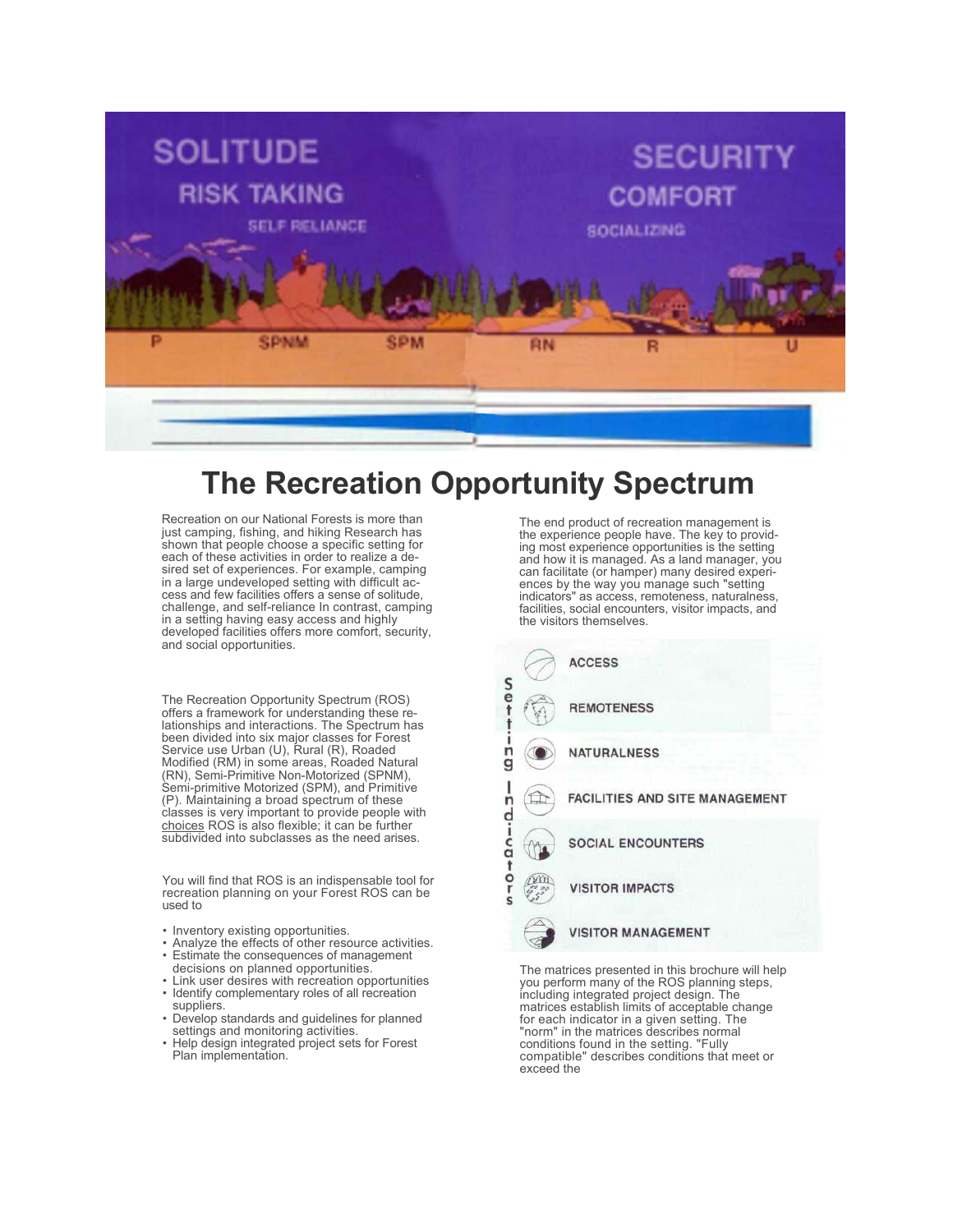norm. "Inconsistent" (INCON) represents conditions that are not generally compatible with the norm, but may be necessary under some circumstances to meet overall management objectives. "Unacceptable" defines conditions that, under any circumstance, do not permit the creation or maintenance of a given setting. Where unacceptable conditions are unavoidable, a change in setting will often result, which must be handled appropriately in the Forest planning NEPA process.

For inventory guidelines and additional details on evaluating inconsistencies, consult Chapter 20 of the USDA ROS Users Guide. The complete process for using ROS in plan implementation can be found in Chapter 60 Other ROS references are listed in the red 1986 ROS book on pages III-59-76.

Access includes type and mode of travel. Highly

**ACCESS** 

developed access generally reduces the opportunities for solitude risk, and challenge. However, it can enhance opportunities for socializing, and feelings of safety and comfort Accessibility for persons with disabilities can be organized along the ROS framework Access in Rural and Urban settings should be completely barrier-free Increasing difficulty should be designed into travelways as one moves toward the Primitive end of the spectrum to elicit greater feelings of challenge and achievement.

|                                     |                           |                              | <b>ACCESS</b>                        |                     |             |  |
|-------------------------------------|---------------------------|------------------------------|--------------------------------------|---------------------|-------------|--|
|                                     | CROSS-COUNTRY<br>· 主旨AVEL | N MOTORIZED<br><b>TRAILS</b> | FULL ACCESS<br><b>Divide Section</b> |                     |             |  |
| PRIMITIVE                           | <b>NORM</b>               | <b>NORM</b>                  |                                      |                     |             |  |
| SEMI-PRIMITIVE<br>NON-MOTORIZED     |                           | <b>NORM</b>                  | <b>INCON</b>                         | <b>UNACCEPTABLE</b> |             |  |
| SEMI PRIMITIVE<br><b>MOTORIZED:</b> |                           |                              | <b>NORM</b>                          | <b>INCON</b>        |             |  |
| ROADED<br>NATURAL.                  |                           |                              |                                      | NORM (1)            | <b>NORM</b> |  |
| <b>RURAL</b>                        | <b>FULLY COMPATIBLE</b>   |                              |                                      |                     | <b>NORM</b> |  |
| <b>URBAN</b>                        |                           |                              |                                      |                     | <b>NORM</b> |  |

ROADED NATURAL MAY BE PRESCRIBED IN CERTAIN CIRCL<br>OR FULLY CLOSED

SL = TRAFFIC SER



.<br>rized Tralls are the norm in SPNM settings, but as here in North Carolina, "existing"<br>\* roads may sometimes be used as nonmotorized travelwitys.



As branches brush the sides of a jeep, and the wheel tracks become faint, this "primitive"<br>road on the Cherokee NF offers the opportunity to feel some challenge and self-reliance.



The opportunity to feel more challenge and self-reliance on driving skills can be built into<br>"primitive" roads on steeper terrain. This example was constructed to user specifications<br>on the Wenatchee NF, The key is to prov



#### **REMOTENESS**

Remoteness refers to the extent to which individuals perceive themselves removed from the sights and sounds of human activity. A lack of remoteness is important for some setting experiences.

|                                        |                                                                                                      |                                                                                                                       | <b>REMOTENESS</b>                                                                                                                                             |                                                 |             |
|----------------------------------------|------------------------------------------------------------------------------------------------------|-----------------------------------------------------------------------------------------------------------------------|---------------------------------------------------------------------------------------------------------------------------------------------------------------|-------------------------------------------------|-------------|
|                                        | - OUT OF SIGHT<br>AND SOUND OF<br><b>HUMAN ACTIVITY</b><br>MORE THAN<br>1 AND 1/2<br><b>HIR WALK</b> | DISTANT SIGHT<br>AND/OR SOUND<br>OF HUMAN<br><b>ACTIVITY MORE</b><br>THAN 1/2 HR<br><b>WALK FROM</b><br>ANY MOTORIZED | <b><i>OISTANT SIGHT</i></b><br>AND/OR SOUND<br>OF HUMAN<br><b>ACTIVITY MORE</b><br><b>FHAN 1/2 HR</b><br>WALK FROM<br>ANY BETTER-<br>THAN PRIMITIVE<br>ROADS. | REMOTENESS OF LITTLE<br><b><i>RELEVANCE</i></b> |             |
| <b>FRIMITIVE</b>                       | <b>NORM</b>                                                                                          | <b>INCON</b>                                                                                                          |                                                                                                                                                               | <b>UNACCEPTABLE</b>                             |             |
| <b>SEMI-PRIMITIVE</b><br>NON-MOTORIZED |                                                                                                      | NORM                                                                                                                  | INCON.                                                                                                                                                        |                                                 |             |
| <b>SEMI-PRIMITIVE</b><br>MOTORIZED.    |                                                                                                      |                                                                                                                       | NORM                                                                                                                                                          | <b>INCON.</b>                                   |             |
| ROADED<br><b>NATURAL</b>               |                                                                                                      |                                                                                                                       |                                                                                                                                                               | <b>NORM</b>                                     | <b>NORM</b> |
| <b>RURAL</b>                           | FULLY COMPATIBLE                                                                                     | <b>NDRM</b>                                                                                                           |                                                                                                                                                               |                                                 |             |
| URBAN                                  |                                                                                                      |                                                                                                                       |                                                                                                                                                               |                                                 | <b>NORM</b> |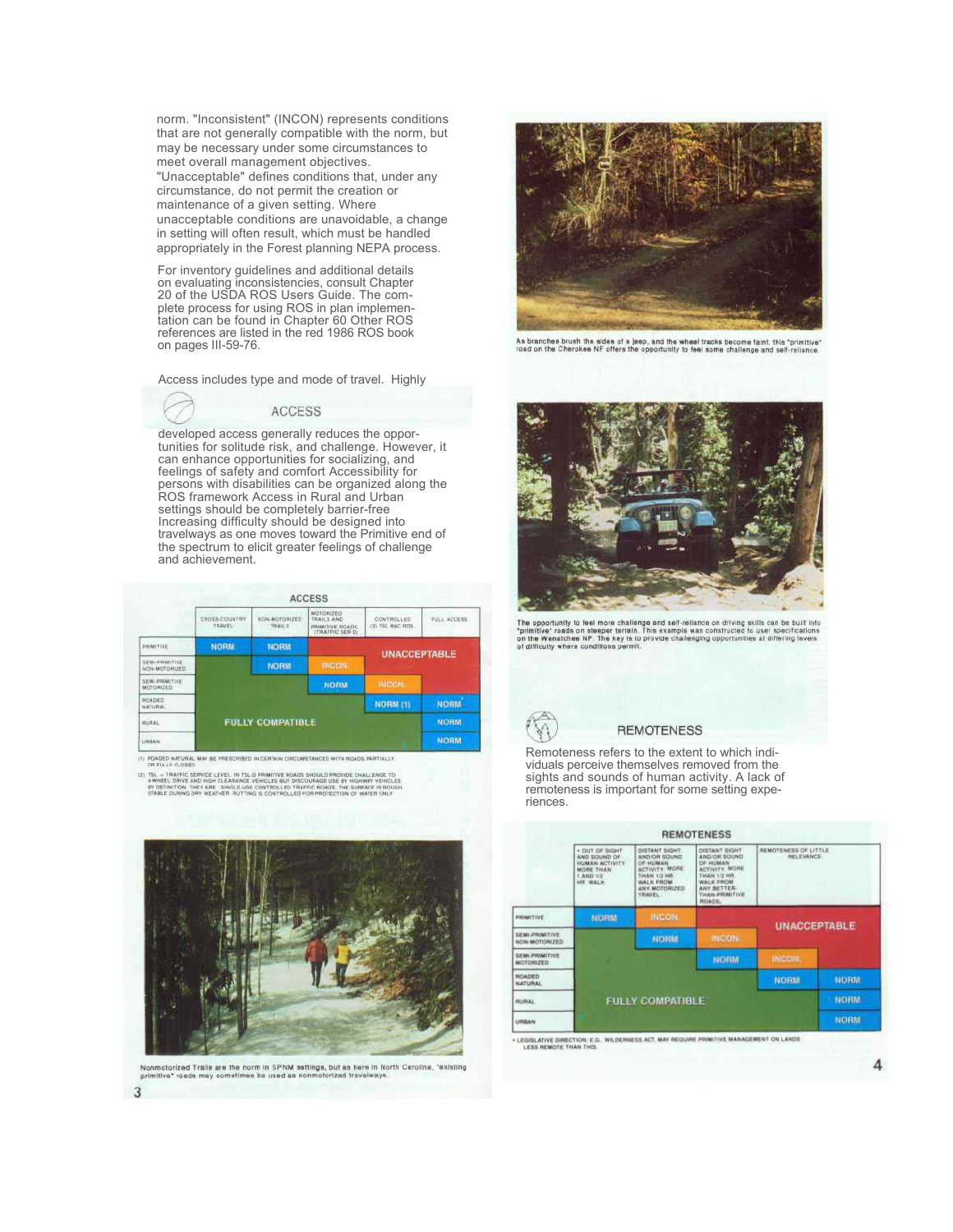

This model exemplifies the way in which the opportunity for a sense of remoteness is<br>maintained in a Wilderness or backcountry area (beyond the ridgetop); Cable yarding<br>and loading of logs in performed on a road at the bot



### SOCIAL ENCOUNTERS

This factor refers to the number and type of other recreationists met along travelways, or camped within sight or sound of others. This setting indicator measures the extent to which an area provides experiences such as solitude, or the opportunity for social interaction. Increasing the number of visitors to an area changes the kind of recreation experience offered, attra-

|                                           |                                                                                                   |                                                                           | <b>SOCIAL ENCOUNTERS</b>                                                                            |                                                                                |                                                                                                                              |  |
|-------------------------------------------|---------------------------------------------------------------------------------------------------|---------------------------------------------------------------------------|-----------------------------------------------------------------------------------------------------|--------------------------------------------------------------------------------|------------------------------------------------------------------------------------------------------------------------------|--|
|                                           | · 5 FARTIES OR<br><b>LESS MET PER</b><br>OAY LESS THAN<br>3 VISIBLE<br><b>PARTIES</b><br>CAMPECTE | 6 - FE PARTIES<br>MET RES DAY<br>6 DN LESS<br>PARTHES SEEN<br>AT CAWRISTE | MODERATE TO<br>HIGH CONTACT<br>ON ROADS<br>MODERATE TO<br>COW ON TRAILS<br>AND OF VELOPED<br>SITES. | MODERATE TO<br>HIGH CONTACT<br>IN DEVELOPED<br>SUPER ON<br>ROACH AND<br>THAILS | LARGE NUMBERS<br>OF USERS ON<br>SITE AND IN<br>NEARINY, AREAS<br><b>HIGH NUMBER</b><br><b>DF SOCIAL</b><br><b>KNCOUNTERS</b> |  |
| PRIMITIVE                                 | <b>NORM</b>                                                                                       | <b>INTERNATION</b>                                                        |                                                                                                     | <b>UNACCEPTABLE</b>                                                            |                                                                                                                              |  |
| SEMI-PRIMITIVE<br>NON-MOTORIZED           |                                                                                                   | <b>NORM</b><br><b>Hitchild</b>                                            |                                                                                                     |                                                                                |                                                                                                                              |  |
| <b>SEMI-PRIMITIVE</b><br><b>MOTORIZED</b> |                                                                                                   | <b>NORM</b>                                                               | area ento.                                                                                          |                                                                                |                                                                                                                              |  |
| ROADED<br>NATURAL                         |                                                                                                   |                                                                           | NORM                                                                                                | this conc.                                                                     |                                                                                                                              |  |
| <b>FIURAL</b>                             |                                                                                                   |                                                                           |                                                                                                     | <b>NORM</b>                                                                    | <b>INCORE</b>                                                                                                                |  |
| <b>URRAN</b>                              | <b>FULLY COMPATIBLE</b>                                                                           | <b>NORM</b>                                                               |                                                                                                     |                                                                                |                                                                                                                              |  |

+ SEE REGIONAL SUPPLEMENTS FOR PARTY SIZE LIMITATIONS



#### **VISITOR MANAGEMENT**

This includes the degree to which visitors are regulated and controlled as well as the level of information and services provided for visitor enjoyment In some opportunity settings, controls are expected and appropriate. For instance, people sometimes seek developed settings for security and safety. Elsewhere, on-site controls may detract from desired experiences, such as independence, self-reliance, and risk-taking.

The type and level of information, and where it is provided to the visitor, may facilitate or hinder a desired experience. On-site interpretive and directional signing may adversely affect the visitor where experiences such as self-discovery, challenge, and risk are important. In other situations, on-site information may be essential to achieve desired experiences. Generally, on-site information is more appropriate at the developed end of the spectrum, while off-site sources are preferable at the primitive end.



Learning by self-discovery is a key experience opportunity provided in Primitive and<br>Semi-Primitive Non-Motorized settings. Visitors learn primarily from observation<br>and information they bring to the site.



Minimizing the number of parties visible from campattes is one of the most critical social<br>encounter elements to users of Primitive and Semi-Primitive settings. This example<br>represents the ultimate in solitude; no other pa

**VISITOR MANAGEMENT** HUMITIVE **UNACCEPTABLE** SEMI-PRIMITIVE<br>NON-MOTORIZED **NORM** SEMI-PRIMITIVE<br>MOTORIZED **NUADED INDOCKE HURAL FULLY COMPATIBLE** .<br>HBAN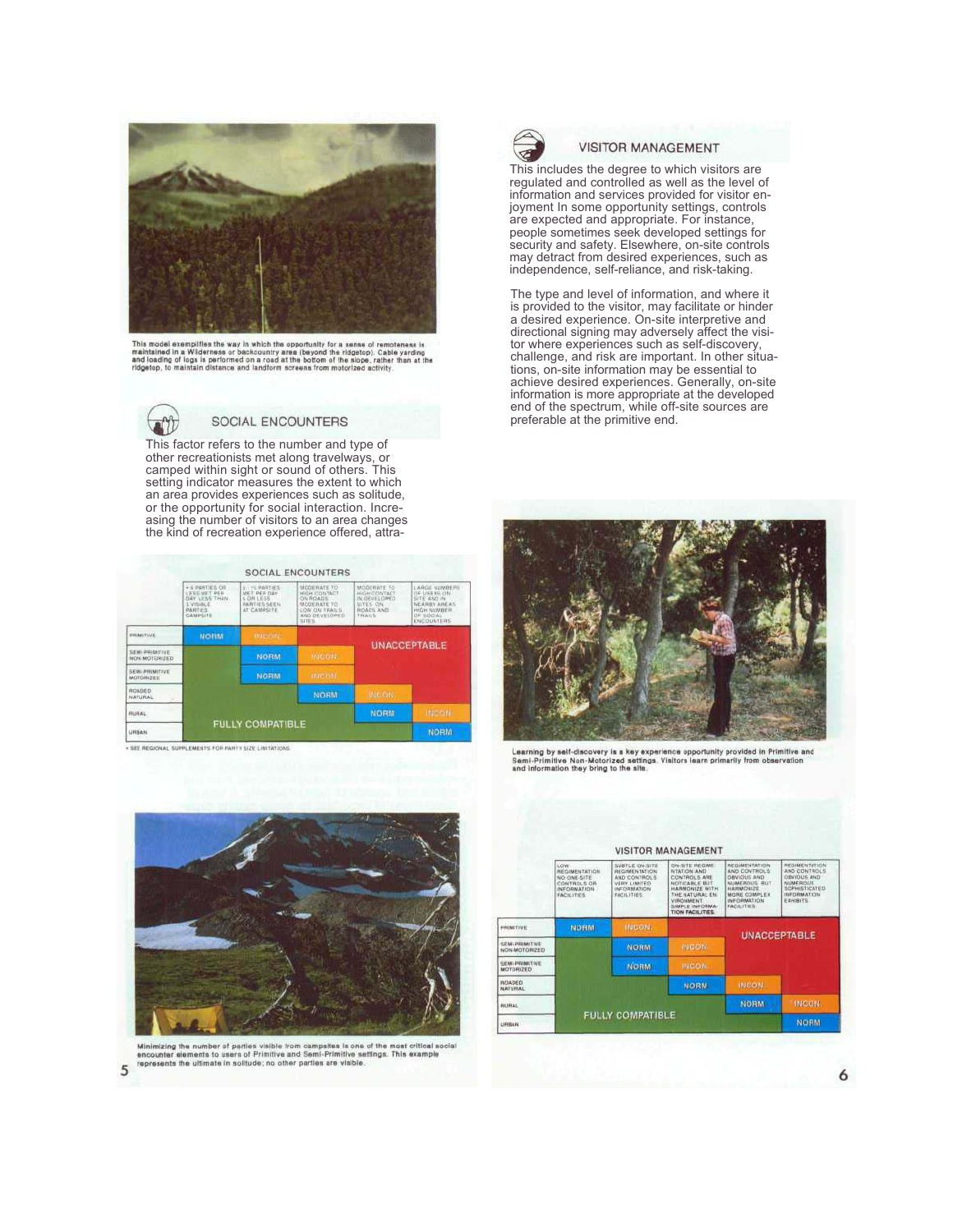## FACILITIES AND SITE MANAGEMENT

This indicator refers to the level of site development. A lack of facilities and site modifications can enhance feelings of self-reliance and independence, and can provide experiences with a high degree of naturalness. Highly developed facilities can add feelings of comfort and convenience, and increase opportunities for socializing.

|                                 | NO FACILITIES FOR<br>USER COMTORS<br><b>BUSIC AND</b><br><b><i>INJOINE NAMEY</i></b><br>ONES FOR SITE<br>PROTECTION<br>ONLY USE<br>LINGTHME NISKONETS<br><b>TAATIVE</b><br>MATERIAL'S ONLY | <b>BUSTIC AND RUDI</b><br><b>MENTARY FACILI</b><br><b>TIES PRIMARKY</b><br>FOR SITE PROT<br><b>ECTION NO</b><br>EVIDENCE OF<br>SHATHETH' MAY<br><b>CHIALS USE</b><br><b>UNDIAN NUCKED</b><br>NATIVE MATERIALS | <b><i><u>NUSTIC FACILITIES</u></i></b><br><b><i>PROVIDING SOME</i></b><br>COMFORT FOR THE<br>USER AS WELL AS<br>SITE PROTECTION<br>USE NATIVE<br>MATERIALS BUT<br>WITH MORE RELL<br>NEMENT IN DESIGN<br><b>SYNTHETIC MAY</b><br><b>ERIAL G SHOULD</b><br>NOT BE EVIDENT<br><b>CONTRACTOR</b> | SOME FACILITIES<br><b>OESIGNED PRIM</b><br>ARILY FOR USER<br>COMFORT AND<br>CONVENIENCE<br>SCHIE SYNTHETIC<br><b>BUT HARMONDUS</b><br>MALERIAL'S<br>MAY BE INCIDEN<br>ORATED DESIGN<br>MAY BE MOVIE<br><b>COMPLEX AND</b><br><b>WESTING</b> IS | FACILITIES MOST<br>LY DESIGNED FOR<br>USER CONFIDER<br>AND CONVENIENCE<br><b>SYNTHETIC MATER</b><br>(A) S ARE COMMON<br>LY USED FACILITY<br>DESILN MAY BE<br><b>NICHLY COMPLET</b><br>AND REFINED BUT<br>IN HARMONY OR<br><b>COMPLIMENTARY</b><br><b>121-THE-SITE</b> |
|---------------------------------|--------------------------------------------------------------------------------------------------------------------------------------------------------------------------------------------|---------------------------------------------------------------------------------------------------------------------------------------------------------------------------------------------------------------|----------------------------------------------------------------------------------------------------------------------------------------------------------------------------------------------------------------------------------------------------------------------------------------------|------------------------------------------------------------------------------------------------------------------------------------------------------------------------------------------------------------------------------------------------|-----------------------------------------------------------------------------------------------------------------------------------------------------------------------------------------------------------------------------------------------------------------------|
| PRIMITIVE                       | <b>NORM</b>                                                                                                                                                                                | <b>INCON</b>                                                                                                                                                                                                  |                                                                                                                                                                                                                                                                                              |                                                                                                                                                                                                                                                |                                                                                                                                                                                                                                                                       |
| SEMI-PRIMITIVE<br>NON-MOTORIZED |                                                                                                                                                                                            | NORM                                                                                                                                                                                                          | <b>INCON</b>                                                                                                                                                                                                                                                                                 | <b>UNACCEPTABLE</b>                                                                                                                                                                                                                            |                                                                                                                                                                                                                                                                       |
| SEMI-PRIMITIVE<br>MOTORIZED     |                                                                                                                                                                                            | NORM                                                                                                                                                                                                          | <b>INCON</b>                                                                                                                                                                                                                                                                                 |                                                                                                                                                                                                                                                |                                                                                                                                                                                                                                                                       |
| ROADED<br>NATURAL               |                                                                                                                                                                                            |                                                                                                                                                                                                               | <b>NORM</b>                                                                                                                                                                                                                                                                                  | <b>INCEM</b>                                                                                                                                                                                                                                   |                                                                                                                                                                                                                                                                       |
| RUBAL                           |                                                                                                                                                                                            |                                                                                                                                                                                                               |                                                                                                                                                                                                                                                                                              | <b>NORM</b>                                                                                                                                                                                                                                    | INCON.                                                                                                                                                                                                                                                                |
| <b>LINHAM</b>                   | <b>FULLY COMPATIBLE</b>                                                                                                                                                                    |                                                                                                                                                                                                               |                                                                                                                                                                                                                                                                                              |                                                                                                                                                                                                                                                | <b>NORM</b>                                                                                                                                                                                                                                                           |



This rustic bridge is constructed of only natural undimensioned materials appropriate<br>for Semi-Primitive settings.



This simple rustic bridge is made of natural, but dimensioned, materials appropriate<br>for a Roaded Natural setting



This bridge is more complex in design and made of more refined materials appropriate<br>for Rural settings.



Urban facilities such as the Portage Glacier Visitor Center may be appropriate nodes in<br>such settings as Roaded Natural of Rural as long as they do not adversely affect the<br>desired experiences in those settings surrounding



#### **VISITOR IMPACTS**

This factor refers to the impacts of visitor use on the environment. The relevant question for managers is not "how can impacts be prevented", but rather, "how much change will be allowed and which actions are appropriate for control." The matrix on the following page suggest appropriate actions for controlling impacts on soil and vegetation. Impacts on wildlife habitat, and on air, water, and sound quality affect the visitor's experience as well. Visitor impacts can alter wildlife habitat or displace wildlife species, including indicator species, which provide an important means of monitoring recreation related impacts on fish and other wildlife. Maintaining air, water, and noise quality standards in the face of visitor impacts is important in all ROS classes.